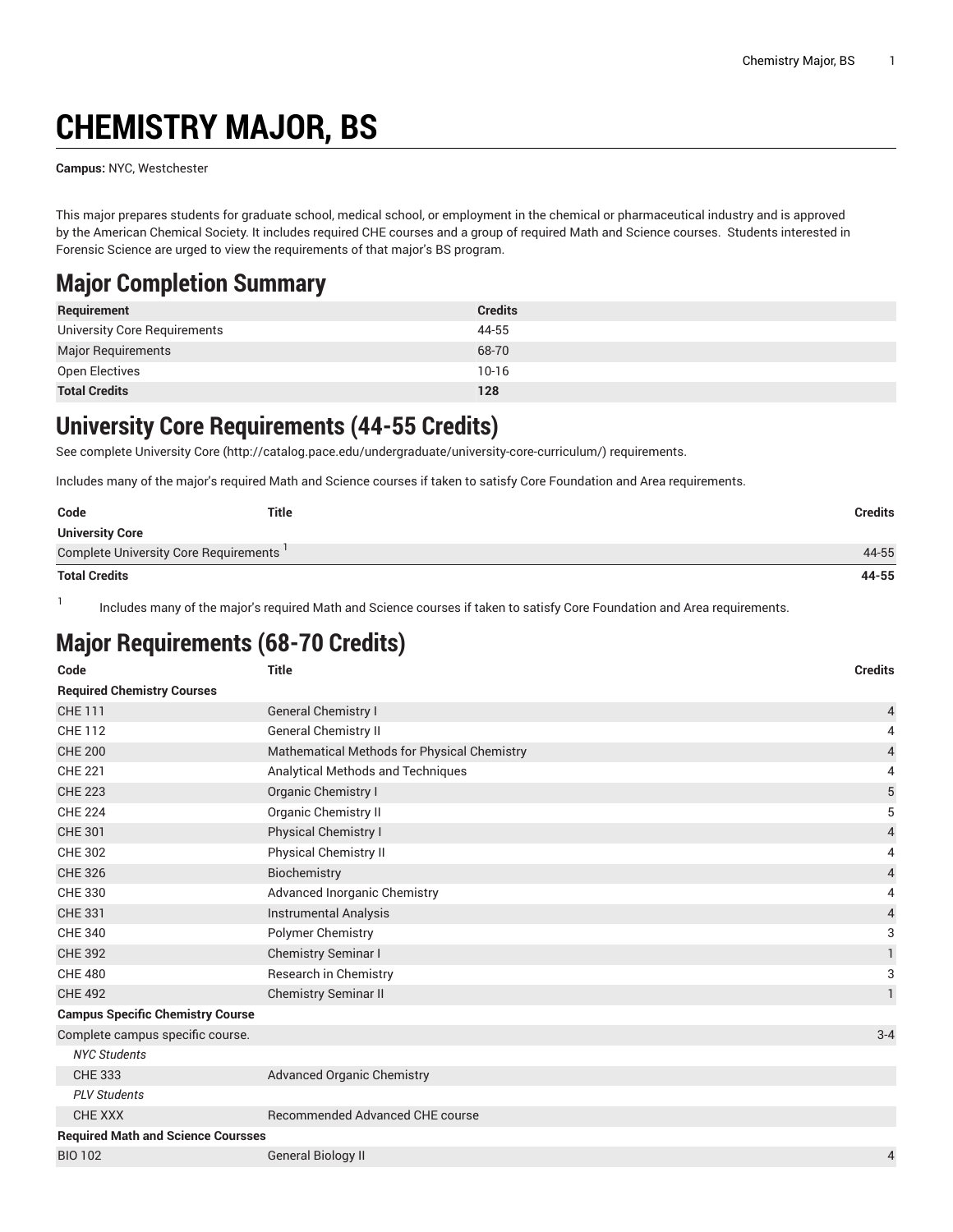| <b>MAT 132</b>                        | Calculus II                                                           | 4              |
|---------------------------------------|-----------------------------------------------------------------------|----------------|
| <b>PHY 111</b>                        | <b>General Physics I</b>                                              | $\overline{4}$ |
| PHY 112                               | <b>General Physics II</b>                                             | 4              |
| <b>Required Advanced CHE Elective</b> |                                                                       |                |
| Select one of the following:          |                                                                       | $3 - 4$        |
| CHE 305                               | <b>Quantum Chemistry</b>                                              |                |
| CHE 310                               | <b>Green Chemistry</b>                                                |                |
| <b>CHE 328</b>                        | <b>Advanced Biochemistry</b>                                          |                |
| CHE 338                               | Spectroscopy, Theory and Practice                                     |                |
| <b>CHE 370</b>                        | Advanced Biophysical Chemistry: Membrane Transport and Ionic Channels |                |
| <b>Total Credits</b>                  |                                                                       | 76-78          |

## **Open Electives (10-16 Credits)**

| Code                  | <b>Title</b> | <b>Credits</b> |
|-----------------------|--------------|----------------|
| <b>Open Electives</b> |              |                |
| Select 10-16 credits  |              | $10-16$        |
| <b>Total Credits</b>  |              | $10 - 16$      |

1 Includes various Math and Science courses not taken for University Core Credit.

### **General Track**

|                                       | <b>Credits</b>                                                                | 16                       |
|---------------------------------------|-------------------------------------------------------------------------------|--------------------------|
| Second Language Course, if applicable |                                                                               | 3                        |
| <b>CHE 200</b>                        | Mathematical Methods for Physical Chemistry (in NYC. Take MAT 236 in PLV)     | 4                        |
| <b>PHY 112</b>                        | General Physics II (Analysis of Human, Social, and Natural Phenomena (AOK5))  | $\overline{4}$           |
| <b>CHE 224</b>                        | Organic Chemistry II                                                          | 5                        |
| <b>Spring</b>                         |                                                                               |                          |
|                                       | <b>Credits</b>                                                                | 16                       |
| <b>CHE 310</b>                        | Green Chemistry (Or any one remaining Area of Knowledge course)               | $\overline{\mathcal{L}}$ |
|                                       | First Second Language course. See Advisor for guidelines                      | 3                        |
| <b>PHY 111</b>                        | <b>General Physics I</b>                                                      | $\overline{4}$           |
| <b>CHE 223</b>                        | Organic Chemistry I                                                           | 5                        |
| Fall                                  |                                                                               |                          |
| <b>Second Year</b>                    |                                                                               |                          |
|                                       | <b>Credits</b>                                                                | 19                       |
| <b>CIS 101</b>                        | Introduction to Computing                                                     | 3                        |
| <b>MAT 132</b>                        | Calculus II                                                                   | 4                        |
| <b>CHE 112</b>                        | <b>General Chemistry II</b>                                                   | 4                        |
| <b>BIO 102</b>                        | <b>General Biology II</b>                                                     | 4                        |
| <b>ENG 120</b>                        | <b>Critical Writing</b>                                                       | 4                        |
| <b>Spring</b>                         |                                                                               |                          |
|                                       | <b>Credits</b>                                                                | 16                       |
| <b>UNV 101</b>                        | First-Year Seminar. Introduction to University Community (STEM Major section) | 1                        |
| <b>MAT 131</b>                        | Calculus I                                                                    | $\overline{\mathcal{A}}$ |
| <b>CHE 111</b>                        | General Chemistry I                                                           | 4                        |
| <b>BIO 101</b>                        | <b>General Biology I</b>                                                      | $\overline{4}$           |
| <b>ENG 110</b>                        | Composition                                                                   | 3                        |
| Fall                                  |                                                                               |                          |
| <b>Course</b><br><b>First Year</b>    | <b>Title</b>                                                                  | <b>Credits</b>           |
|                                       |                                                                               |                          |